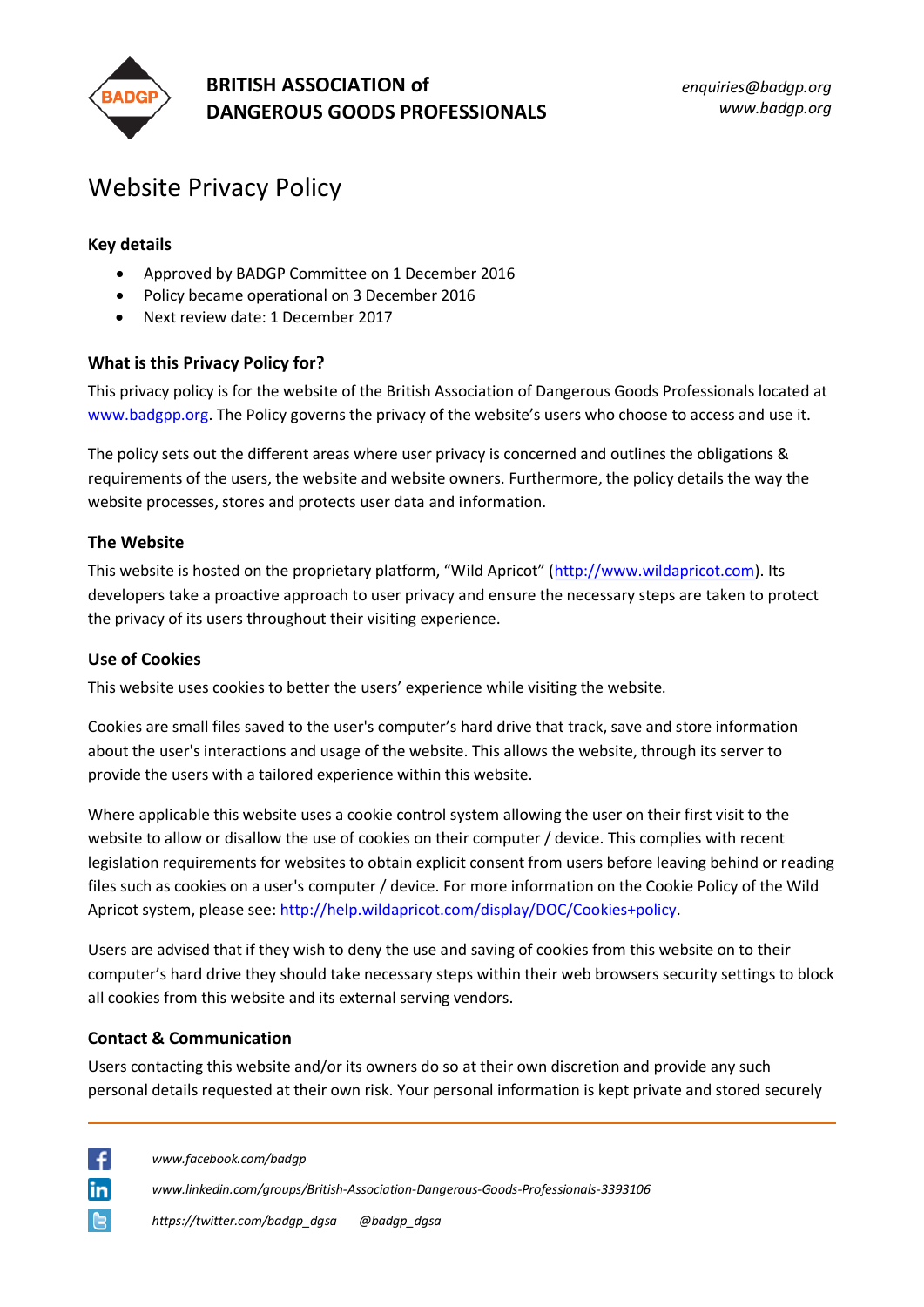

until a time it is no longer required or has no use, as detailed in the Data Protection Act 1998. Every effort has been made to ensure that all data submitted by site visitors through the use of the website's forms is transmitted safely and securely but we advise users using this site that they do so at their own risk.

This website and BADGP use any information submitted to provide you with further information about the products / services we offer or to assist you in answering any questions or queries you may have submitted. For members of BADGP this includes using your details to subscribe you to our email newsletter program and sending you notifications about our events. This is by no means an entire list of your user rights in regard to receiving email marketing material. Your details are not passed on to any third parties.

# **Email Information Programme**

BADGP operates an email newsletter program, used to inform members of BADGP about the latest developments within the Association, and other matters relating to dangerous goods.

Subscriptions are taken in compliance with UK Spam Laws detailed in the Privacy and Electronic Communications Regulations 2003. All personal details relating to members are held securely in our proprietary Membership & Events Management system, located on an SSL-protected server accessed via [www.badgp.org](http://www.badgp.org/) and in accordance with the Data Protection Act 1998. No personal details are passed on to third parties nor shared with companies / people outside of BADGP. Under the Data Protection Act 1998 you may request a copy of personal information held about you by BADGP. You can see this yourself by visiting [www.badgp.org](http://www.badgp.org/) and choosing "View profile" once you have logged on. If you would like a copy of the information held on you please send an email to the address shown at the top of this policy.

Email marketing campaigns published by this website or BADGP may contain tracking facilities within the actual email. Subscriber activity is tracked and stored in a database for future analysis and evaluation. Such tracked activity may include; the opening of emails, forwarding of emails, the clicking of links within the email content, times, dates and frequency of activity. This is by no far a comprehensive list.

This information is used to refine future email campaigns and supply the user with more relevant content based around their activity.

In compliance with UK Spam Laws and the Privacy and Electronic Communications Regulations 2003 subscribers are given the opportunity to un-subscribe at any time through an automated system. This process is detailed at the footer of each email campaign. If an automated un-subscription system is unavailable clear instructions on how to un-subscribe will by detailed instead.

# **External Links**

Although this website only looks to include quality, safe and relevant external links, users are advised to adopt a policy of caution before clicking any external web links mentioned throughout this website. (External links are clickable text or image links to other websites.)

BADGP cannot guarantee or verify the contents of any externally linked website despite our best efforts. Users should therefore note that they click on external links at their own risk and this website and its owners cannot be held liable for any damages or implications caused by visiting any external links mentioned.